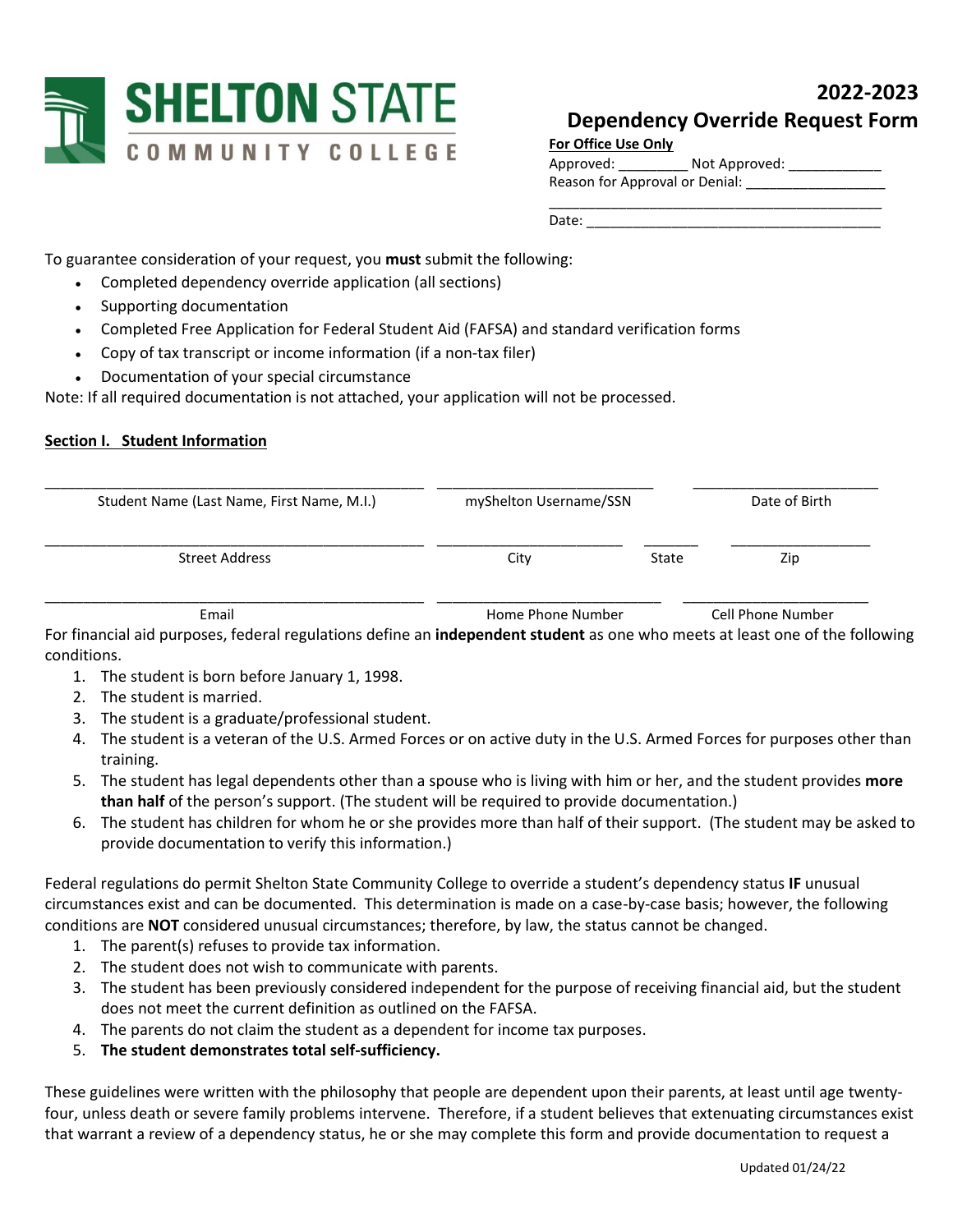dependency override. The student's narrative and supporting documentation from others **must** be detailed, providing specifics about the family's situations or problems.

# **Section II. Reason(s) for Independent Status Request**

Please check the reason(s) for your independent status request. (Documentation must be attached to this form.)

- The parents are unable to provide support due to physical and/or mental incapacity.
- The student's relationship with the parents has been dissolved under circumstances that were initiated by the parent, which can be verified by reliable third parties.
- \_\_\_\_\_\_ The student has been abandoned by the parents (documentation required).
- Illegal activities of the parents exist, such as the sale and/or use of drugs, prostitution, and/or gambling.
- \_\_\_\_\_\_ The student is a ward of the court (documentation required).
- \_\_\_\_\_\_ The student is an emancipated minor (documentation required).
- The student is unaccompanied and/or homeless (documentation required).
- \_\_\_\_\_\_ The student is in legal guardianship (documentation required).
- $Other:$

# **Section III. Financial Information**

# **Examples of Required Documents:**

- Court documents
- Detailed letter explaining the circumstances to claim independence
- Description of the current living situation and method of support since separation from parents' home (documentation required)
- Notarized letters (if not on official letterhead) from reliable third parties, such as **counselors, teachers, clergy, attorneys, or Department of Human Resources employees** who are capable of verifying the circumstances of separation from parents
	- Documentation can be copies of restraining orders, notices of court or police action, confirmation of long-term residential treatment, or interaction with mental health centers and/or abuse centers.
- 1. Did anyone claim you as a tax exemption in the following years?

2019 \_\_\_\_ No \_\_\_\_ Yes Who? \_\_\_\_\_\_\_\_\_\_\_\_\_\_\_\_\_\_ 2020 \_\_\_\_ No \_\_\_\_ Yes Who? \_\_\_\_\_\_\_\_\_\_\_\_\_\_\_\_\_\_

2. What is the most recent date you received support from or lived with your parents?

| <b>Monthly Expenses</b>  |        | <b>Income</b>                     |  |  |
|--------------------------|--------|-----------------------------------|--|--|
| Rent                     | ⊋      | Net Monthly                       |  |  |
| Phone                    |        | Yearly                            |  |  |
| <b>Utilities</b>         | c<br>Ç |                                   |  |  |
| Car Payment              | \$     | <b>Employer Name and Address:</b> |  |  |
| Fuel                     |        |                                   |  |  |
| <b>Medical Insurance</b> | Ć<br>⊋ |                                   |  |  |
| Clothing                 | ċ      |                                   |  |  |
| Food                     | \$     |                                   |  |  |
| Auto Insurance           | ċ      |                                   |  |  |
| <b>Total</b>             | \$     |                                   |  |  |